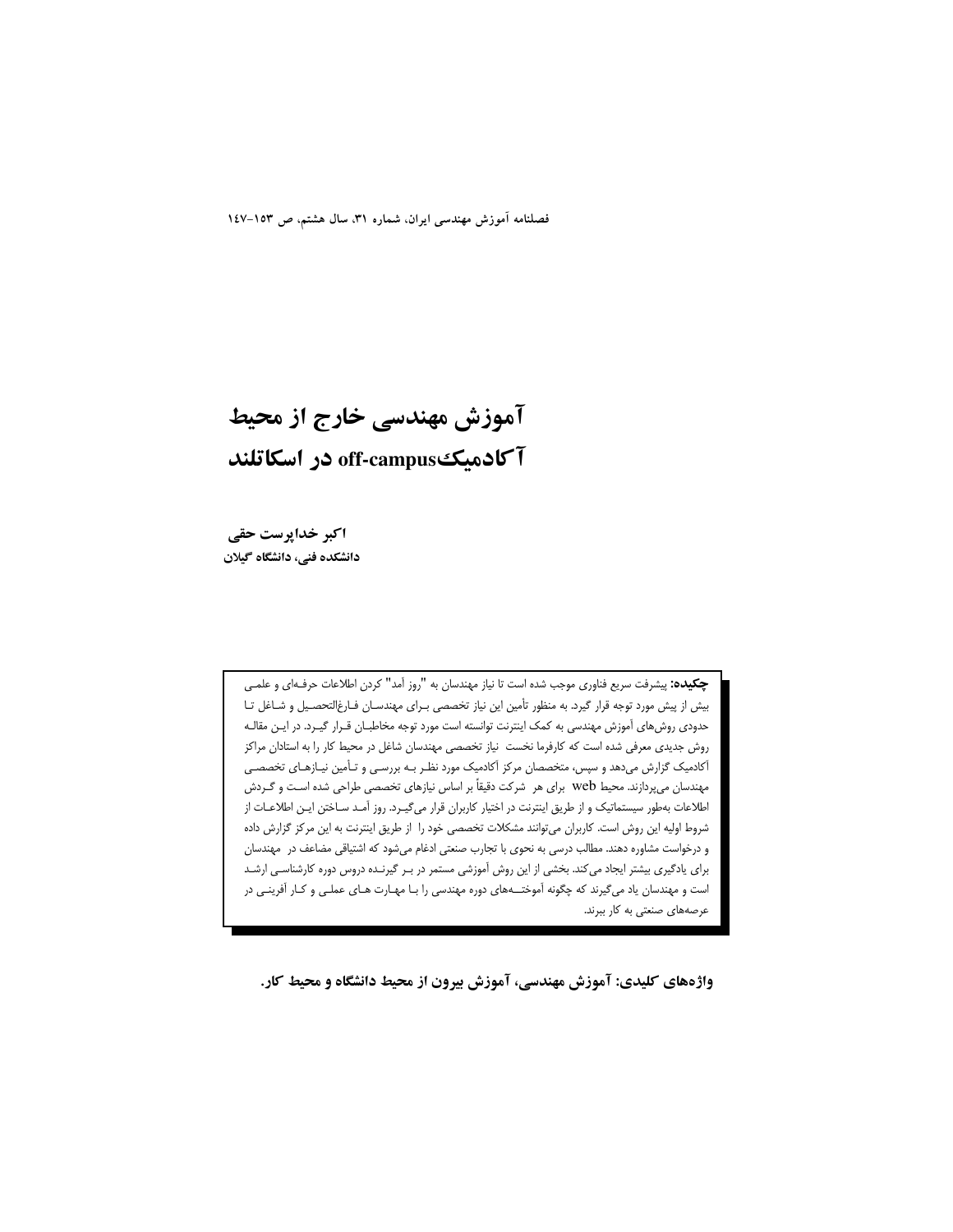۱٤٨ آموزش مهندسی خارج از محیط آکادمیک"off-campus" در اسکاتلند

#### ۱. مقدمه

کاملاً واضح است کـــه با تغییرات و تحولاتی که بهطـور مسـتمر در شـاخههـای مختلـف مهندسی ایجاد میشود، به یک سیستم آموزشی با کـارآیی بـالا نیـاز اسـت. ایـن سیسـتم آموزشی باید بتواند اطلاعات نوین در زمینه تخصصی مهندسان شاغل را بهطور مستمر در اختیار آنان قرار دهد. طراحی یک چنین سیستمی که به صورتOn-line در اختیـار کـاربر قرار می گیرد، باید به گونهای باشد که مهندسان را به استفاده از آن ترغیب کند؛ بـهعبـار تبی دیگر، شناخت طراحان محیطهای مجازی از مرکز صنعتی طرف قرارداد بایـد در حـدی ىاشد كـه ىتواننـد ياسـخگوي نيـازهـاي مهندسـان شـاغل در شـاخههـاي مختلـف مهندسـي باشند.آماده سازی و "به روز" کردن اطلاعات تخصصی و آمیخـتن آن بـا تجربـــــــههـای عملی به نحوی که همسو و همزمان با تغییرات و پیشرفتهای جدید فناوری باشد، از ارکان اصلي اين نظام آموزشي به شمار مي آيد.

نباید از نظر دور داشت که امروزه، شرکتهای صنعتی به شدت به حضور یک سیستم آموزشبی مجبازی بسبه عنبوان یک نظیام آموزشبی هدفمنید" سرون از محیط دانشگاه یا off- campus" نیاز دارند تا بتوانند در تجارت جهانی از رقبای خود شکست نخورند.

در این مقاله به بحث و تحلیل یک مدل آموزشی مجازی بـرای مهندسـان و روز آمـد ساختن اطلاعات تخصصي آنان براي پيشرفت در محيطهاي كار و صنعت پرداختـه شـده است.

## ٢. طراحي اوليه مدل أموزشي

آنچه که امروزه مورد توجه صاحبان صنایع قرار گرفته است، دستیابی به روشی است کـه بتواند متضمن ارتقاي دانش تخصصي مهندسان شاغل باشد. بـراي نيـل بـه ايـن هـدف لازم است که در گام نخست در زمینه برقراری ارتباط با مراکز آکادمیک اقـدام شـود. در ایـن خصوص، لازم است که طراحان آموزش مجازی بـا وضـعیت حرفـههـای مهندسـی مرکـز صنعتی آشنا شوند و اطلاعات مورد نیاز را جمع آوری و سپس، نسبت به طراحی و تدوین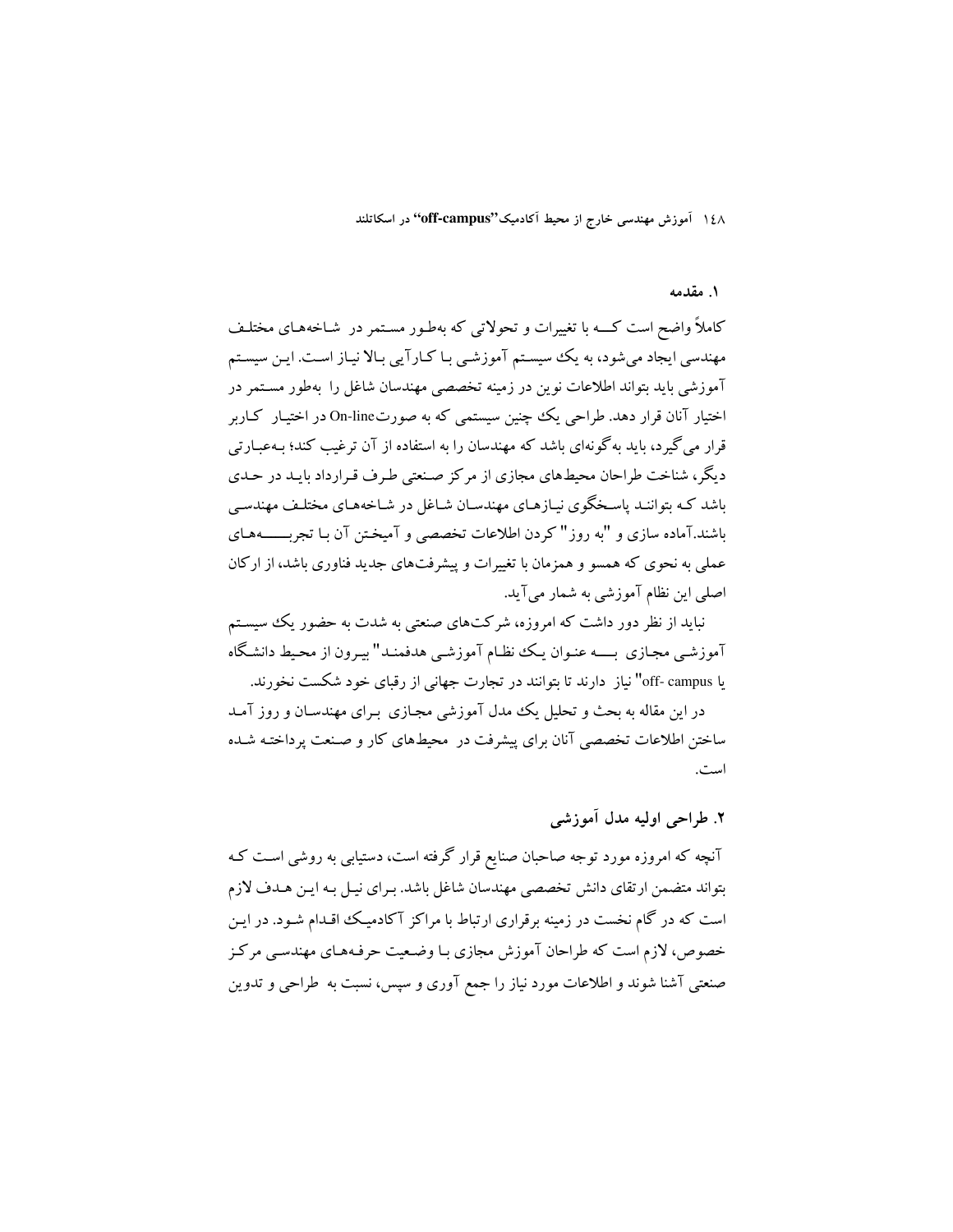#### اکبر خداپرست حقی ۱٤۹

یک مدل آموزشبی مجازی به ای مهندسان آن شه کت، کــه خواسـتار آمـوزش - Off Campus هستند، اقدام كنند.

با توجه به روند رو بـه رشـد اقتصـادي در كشـورهاي صـنعتبي و ارتقـاي اسـتانداردهاي زندگی، سیستم آموزش مهندسی Off – Campus مبی توانـد بـه طـور مـؤثری در افـزایش دانش تخصصی مهندسان ثمربخش واقع شـود. از ایـن رو، کـار فرمایـان بیشـتر بــــه دنبـال مهندسانی هستند که با دید بازی بـــه نقاط کور و مشکلات صنعت نگاه کنند و با نو آوری و خلاقیت بالاتری امـور تجاری و تولیدی آنان را مـدیریت کننـد کـه ایـن خـود مسـتلزم توجه و دقت بیشتر به آموزش و یادگیری مستمر در طول حیات کاری یک مهندس است. بدین ترتیب، تحصیلات و مدرک به تنهایی نمی تواند شاخص قابـل قبـولی بـرای موفقیـت باشد، بلکه در اصل یک مغز فعال و مستعد و مبتکر با بــه حد اکثر رساندن بازدهی یتانسیل موجــود, مــوجب تضمين آيندهاي روشن و موفقيت صنعت مي شود. کشور انگستان با توجه به آمار ارائه شده در:

Widening Participation in Life-long Learning. The Council for Industry and Higher Education, Progress Report, 2 (1997). میزان ورود افراد سطح پایین جامعه به دانشگاهها و کسب تحصیلات عالیه به میزان ۸٪ و افراد و خانوادههای مرفه تر و تحصیل کرده تر به میزان ۴۰٪ است .

اگر چه در سال0های اخیر ورود متقاضیان به تحصیل به مراکز آموزشی و تحصیلات رو به افزایش بوده، ولـــــى هنوز هم نیروهاى آموزش ندیــــــده و بدون تحصیلات در صـنایع به کار مشغول هستند کــه این خود نیاز بـــــه یک سیستم آموزشی مستمر را در طول کـار در صنعت و حبات نشان می دهد.

آمارها نشان میدهد که علاوه بر کم شدن متقاضیان برای ادامه تحصـیل در رشـتههـای مهندسی و نیز با توجه به رشد سریع فناوری، اطلاعاتی کـه بـه مهندسـان بـه عنـوان دروس پایهای و تخصصی ارائه میشود کاملاً کم ارزش و قـدیمی اسـت و لـزوم اسـتفاده از یـک سیستم برای"روز آمد" کردن اطلاعات و آموزش مهندسان و تحصیل مستمر را برای آنـان حياتي مي نماياند.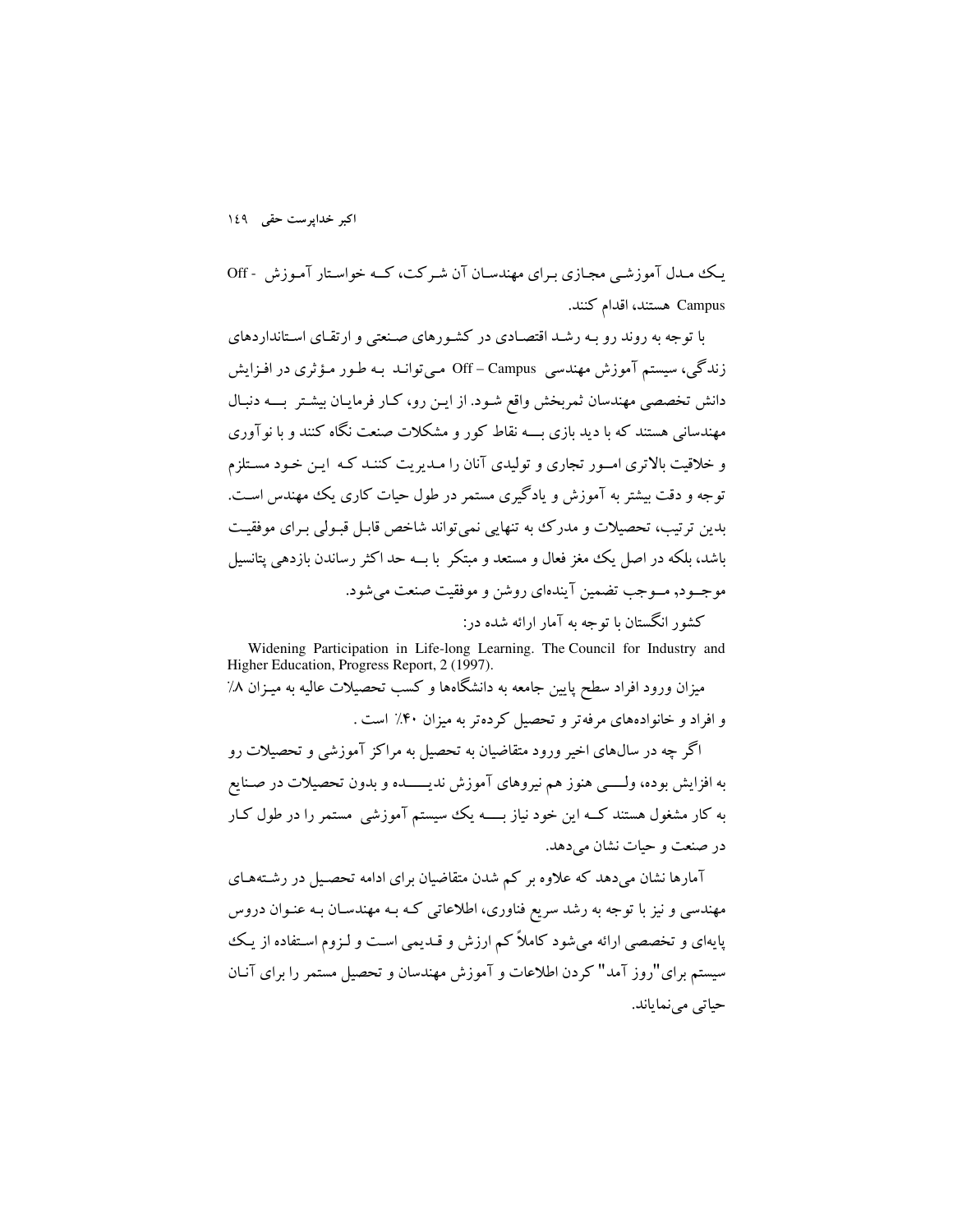۱۵۰ آموزش مهندسی خارج از محیط آکادمیک''off-campus'' در اسکاتلند

نباید این نکته را از نظر دور داشت کـه اولـین بـازده یـک سیسـتم آموزشـی مجـازی مستمر فراهم ساختن بسترى براى ايجاد حس اعتماد به نفس و خودباورى است. ايـن حـس خودباوری حتی در افراد تحصیل نکرده یا غیـر مـاهر نیـز قابـل مشـاهده اسـت و وضـعیت جدیدی را در حرفه صنعتی رقم می;ند. دوم اینکــه آنها باید بفهمند که آموزش دیـدن بـه آگاهی آنها خواهد افزود و افقهای جدید و لـــــذت بخشـی را در زندگیشـان بـاز خواهــد کرد. البته، باید توجه داشت که ورودی و خــروجی این سیستم آموزشی متأثر از بسـیاری پارامترهای موجود در اجتماع ، وضعیت مالی شرکت و غیره است.

نکته دیگری که در طراحی این شیوه آموزش مجازی بر اساس تجربه مورد توجه قـرار میگیرد این است که سیستم های قابل قبول آموزش Off – Campus حتی بـرای افـــــرادی که سالها به استخدام سازمانی در آمدهاند نیز قابل اجرا هستند، نه فقط برای متقاضیان تـازه وارد به صنعت.

بر اساس نتایج بهدست آمده یادگیری مستمر توانسـته اسـت زمینـه پیشـرفت صـنعت و افزایش قابلیت نوآوری مهندسان را فراهم سازد و این بـرای کـار فرمایـان بـه طـور روشـن محرز شده است.

۳. مدل آموزشی دانشکاه کلاسگو – اسکاتلند

ىك ىہ نامــه آموزشــے در دانشـگاه گلاسـگو Glasgow Caledonia University ييــاده شــده است. مدل مذکور بر اسـاس قـرارداد بـین بخـش تحصـیلات تکمیلـی دانشـگاه و صـاحبان صنایع طراحی میشود. بر اساس این مدل آموزشی ًمهندسان شاغل در صنعت می توانند از معلومات فني خود و هر آنچه به يک صنعت به خصوص مربـوط مـي شـود، بهـره ببرنــد و حداکثر استفاده را از داشته های علمی خود بکنند.

این روند آموزشی نتایج علمی رضایتبخشی به دنبال داشته است، به طوری کـه نــــــه تنها بهره برداری از اطلاعات تئوری و علمی را در عمـل بـرای مهندسـان بـــــه حـد اکثـر رسانده است، بلکه دید و نگرش آنها را به مسئلههای اقتصـادی و تجـاری بـه سـمتی سـوق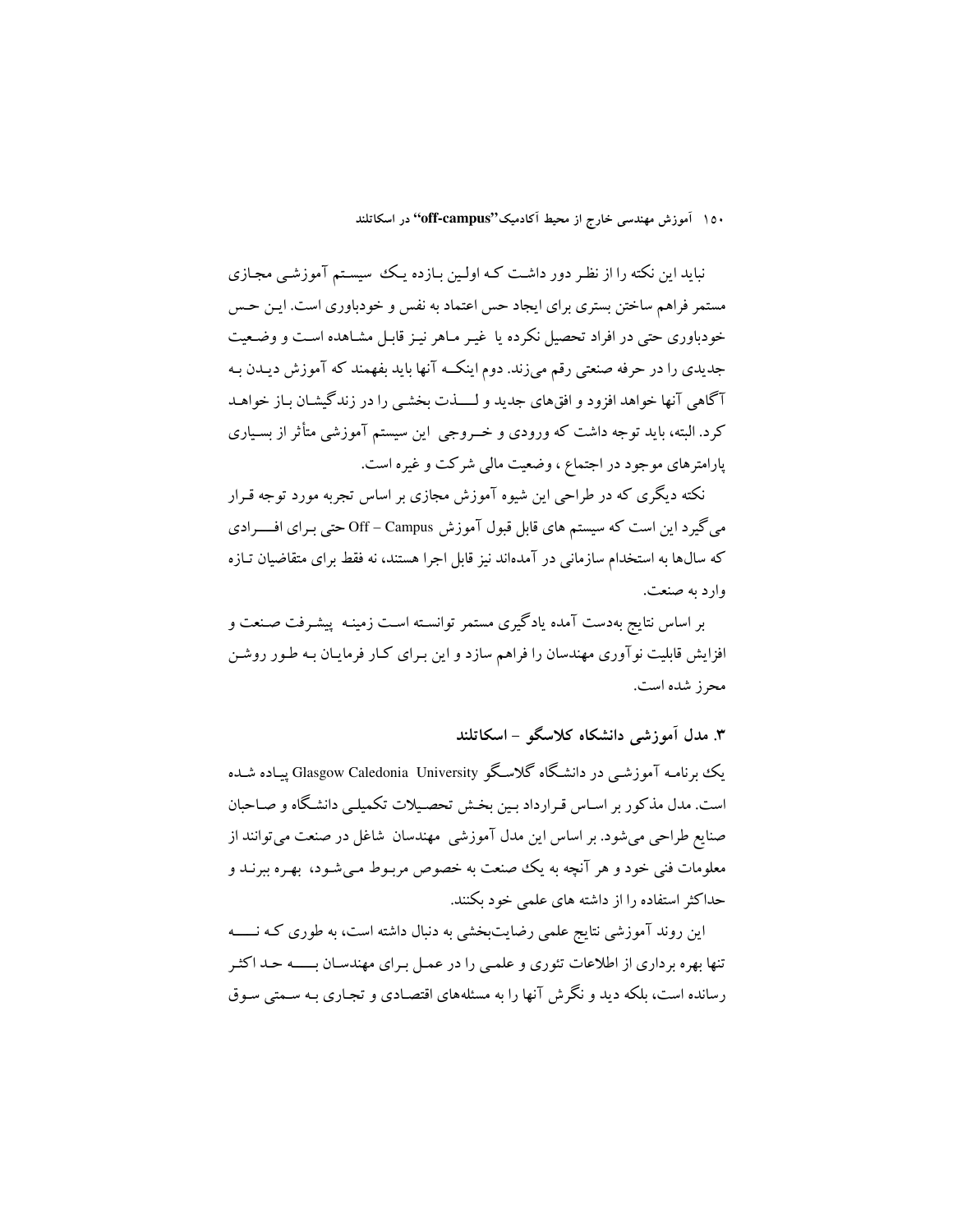اکبر خداپرست حقی ۱۵۱

داده است که توانستهاند تا حد چشمگیری از مفاهیم تئوری خشک فاصله بگیرند . بخشی از مدل آموزشی مستمر در بر گیرنده دروس دوره کارشناسـی ارشـد اسـت، بـا این تفاوت که بـــــه جای ادامه مباحث نظری و عملی پیچیدهتر، تمرکز و فشار آموزشی بر نو آوری و خلاقت مهندسان در به کارگیری آموختههای آنان است.

مهندسان یاد می گیرند که بـا گذرانـدن ایـن دوره نحـوهٔ ترکیـب آموختـــههـای دوره مهندسی را با مهارتهای عملی و کارآفرینی در عر صههای صنعتی بهدست آورند و بــــا تحولات و اختراعات جدید دیگر شاخههای علمی خود را تطبیق دهند.

نباید از نظر دور داشت که این مدل آموزشی فقط برای کسانی که قبلاً؛ وارد دانشگاه شده و دوره کارشناسی مهندسی را طی کردهاند، مفید واقع شده است و بـــه عنـوان یـک دورهٔ تحصیلات تکمیلی به شمار می٫رود و برای کســانی که بـدون تحصـیلات دانشـگاهی استخدام شدهاند، کاربردی ندارد. مهمترین مشکلی که در اجرای طرحهای آموزش سـنتی بسرای کارفرمایان و مهندسان شاغل در صنایع وجود دارد، مسئله ثابت نبودن شیفت کـاری یرسنل است که در طول زمان تغییر می کند و نیاز بـه تجدیـد دورههـای آمـوزش جدیـد را ضہ وری می سازد. اما این نقیصه از طریق آموزش و یادگیری بـــه صورت Off –Campus کاملاً قابل رفع است. در این شیوه آموزش مجازی دیگر نیـازی نیسـت کـه بـرای تشـکیل کلاس های دروس مهندسی افراد را دوباره بـــه یک محیط دانشگاهی یـا آکادمیـک بـاز گردانیم تا آموزش ببینند. حداکثر بهرهوری وقتی به دست می آید که افراد در ضمن کار و در همان محیط صنعتی آموزش ببینند و آموخته های آنها روز به روز با شرایط جدیـد و بـا يىشرفت زمان سازگار شود .

برای صاحبان صنعت یا مدیران نیز (آموزش خارج از مرکـز آکادمیـک) کـه بتوانــد بـا تمرکز بر دستیابی به اهداف شرکت یا سازمان آنها، منافع مـورد نظـر را دنبـال کنـد، بسـیار مؤثرتر است. اولین مرحله برای آموزش مدیران یا افراد شاغل در ردههای فنی بدون داشتن تحصیلات آکادمیک، دورههای آموزشی در زمینه IT است.

البته، علاوه بر شرکت های کوچک و متوسط افراد بساری هستند که بیرای خبود کبار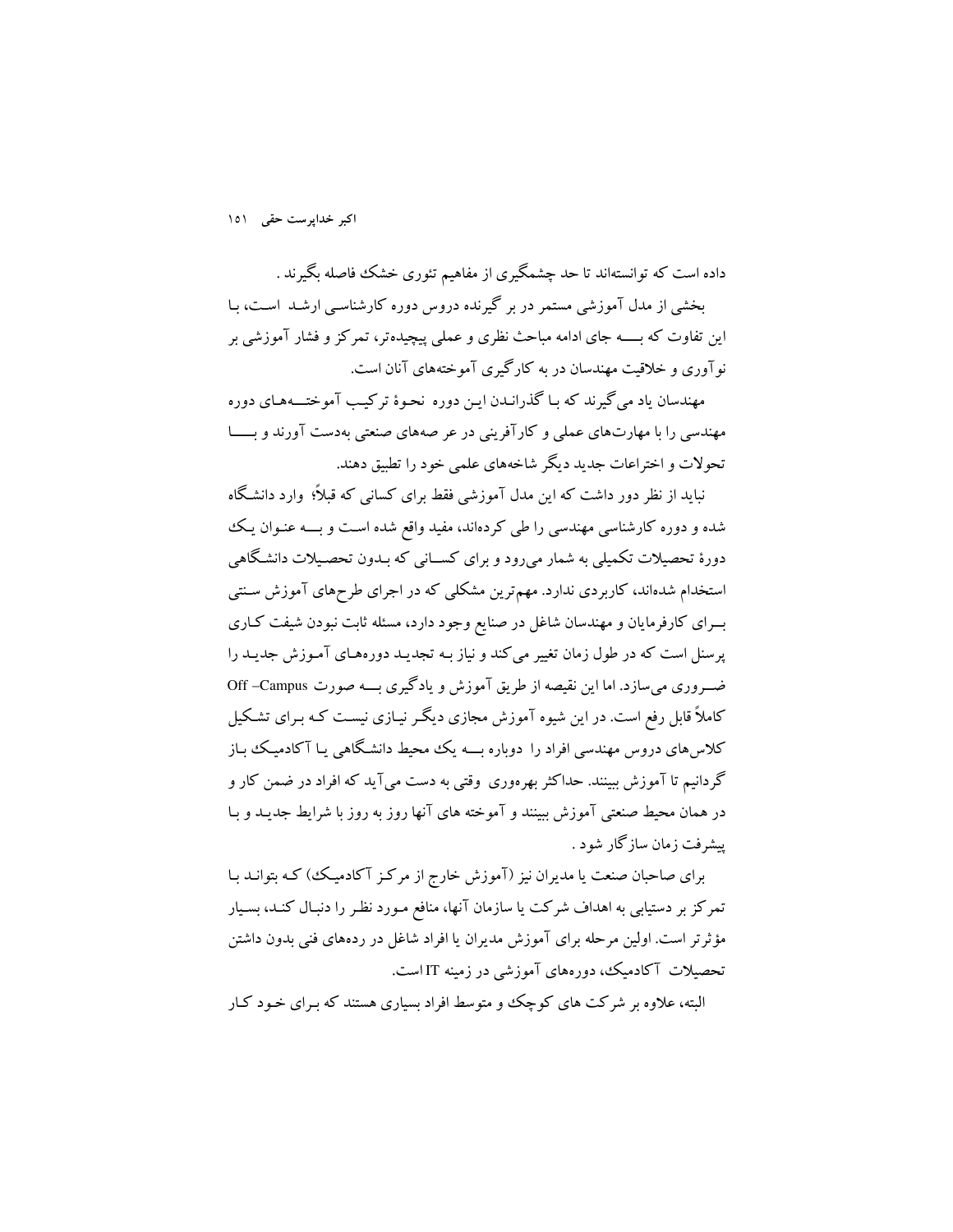۱۵۲ آموزش مهندسی خارج از محیط آکادمیک''off-campus'' در اسکاتلند

مي كنند يا به استخدام جايبي در نيامدهاند و سيستم (Life-Long Learning (LLL بايـد بـراي این مهندسان نیز قابل استفاده باشد.

### ٤. نتيجه گيري

در این مقاله یک مدل انعطاف پذیر و متنا سب با شرایط کــــار که توسط فنـاوری قـوی اطلاعاتي حمايت مي شود، بررسي شده است. در اين روش بخش صنعت نيازهـاي اوليـه خود را به مراکز دانشگاهی برای مشاوره اولیه منتقل میکند. در قدم بعدی اسـتادان فـن بـه بررسي كامل محيط صنعتي مي يردازنـد و نقـاط قـوت و ضـعف را شناسـايي مـي كننـد. در اقدامی دیگر محیطهای مجازی بر اساس شناخت استادان اهل فن طراحی می شود. مطالب درسی به نحوی با تجارب صنعتی ادغام میشود که اشـتیاقی مضـاعف در مهندسـان بـرای یادگیری بیشتر ایجاد می کند و در واقع، اعتماد بـه نفـس مهندسـان را بـه نحـو چشــمگیری افزایش میدهد. "روز آمد" کردن اطلاعات از ویژگیهای این طرح است که باید هنگـام طراحی و اجرا در نظر گرفته شود. در این شیوه آموزش مجازی برای تشکیل کـلاس۵مـای دروس مهندسی نیازی نیست تا افراد را دوباره بـــه یک محیط دانشگاهی یا آکادمیک باز گردانیم تا آموزش ببینند.